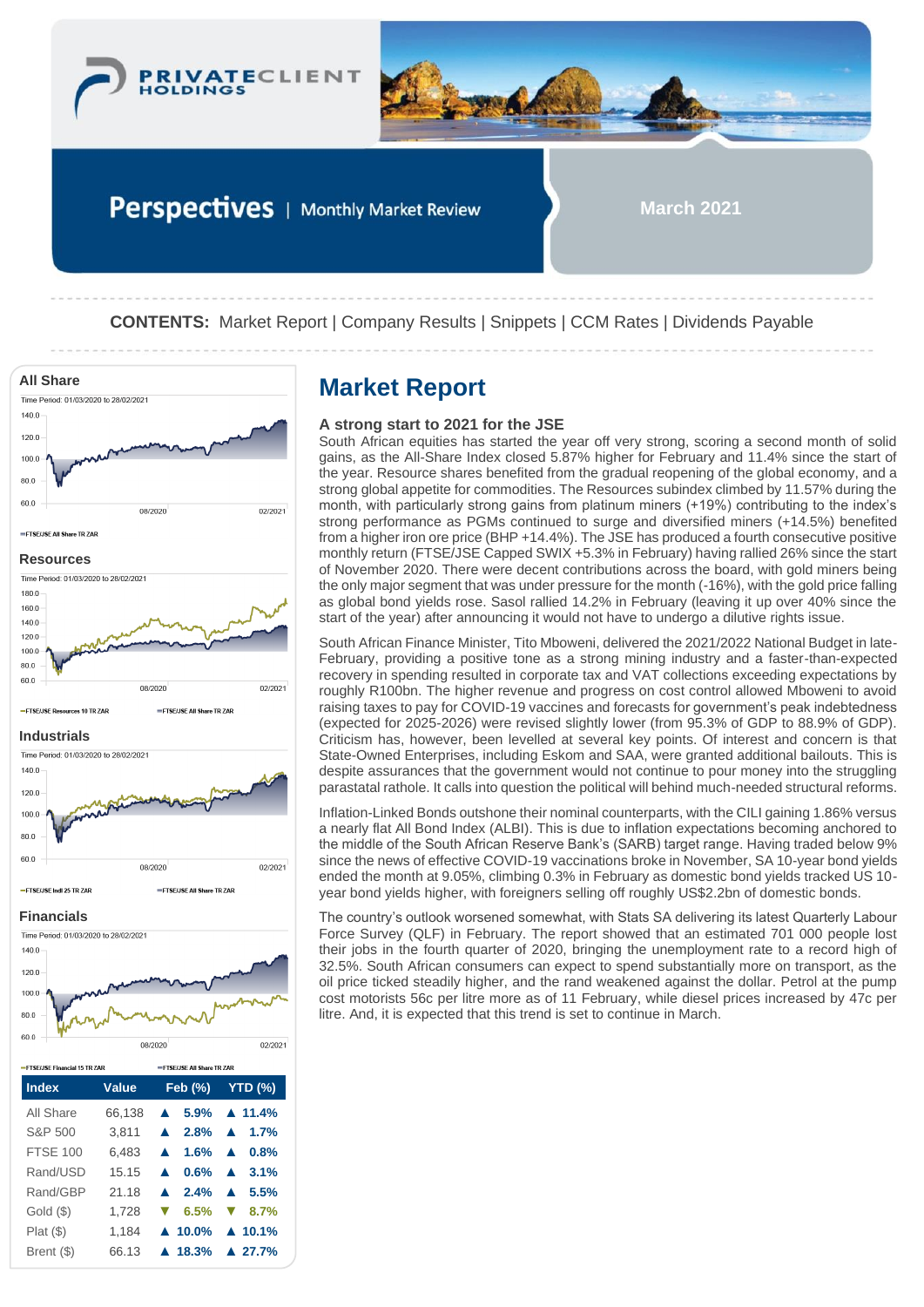# **The rapid rollout of vaccines and US stimulus lead to global market strength**

Developed markets bounced back (MSCI World 2.6% for February) from a slow start to the year, led by a recovery in cyclical stocks in anticipation of a vaccine-induced economic normalisation. COVID-19 vaccinations continued at a fast pace in developed markets during February, with almost 140mn vaccinations being administered globally during the month, to bring total worldwide vaccinations to roughly 240mn, as COVID-19 deaths globally dropped by 25% to 300,000 in February. The price of Brent crude oil has rallied over 50% since news of vaccines first broke in early November last year, including an 18% rally in February as improving demand prospects coincided with an unprecedented arctic blast shutting about 40% of US oil production, and Siberian frosts limiting Russia's output, all slowing global supply considerably. The S&P 500 energy sector was comfortably the best-performing sector in February (+22.7%) off the back of the oil price rally. Chinese stocks were also relative underperformers in February, particularly amongst some of the large-cap tech counters (Alibaba - 6.3%, Meituan -4.5%, Tencent -2.8% and Netease -4.5%). Other EMs fared relatively well, including India (+6.7%), Russia (+2.5%), and South Africa (+5.3%).

S&P 500 companies largely wrapped up reporting of 4Q20 earnings during February, with 95% of companies having reported by monthend. Companies recorded aggregate earnings growth of 5%, relative to 4Q19 (the last pre-COVID quarter), with earnings 18% ahead of some very low expectations. S&P 500 earnings for 2021 are now expected to be about 40% ahead of 2020 (which was heavily affected by COVID-19) and 13% higher than 2019 earnings (the last pre-COVID-19 year).

Even though the rapid vaccination rollout and a decrease in the global rate of infection spurred markets higher in February, US markets were sent roiling at month-end. Treasury yields spiked in the last days of trading, touching 1.6% before ending the month at 1.42% (up from 0.91%), leading to a rotation out of growth stocks, most notably technology stocks. The NASDAQ plummeted by 3.06% on the penultimate day of the month, somewhat surprising market participants. That was the biggest monthly spike in US government bond yields since late 2016, when yields rallied in response to the election of former US President Donald Trump, and it is also the first time that US 10-year bond yields were above 1% since the start of the pandemic. The advent of a healthier yield environment for banks combined with the prospect of a cyclical economic recovery to drive the S&P 500 financials sector 11.5% higher in February. The rally in yields appears to have been spurred by inflationary pressure fears, and the consequent concern that the US Federal Reserve Bank (the Fed) would be forced to pull back on easing measures. Central banks came out in support of continued monetary and fiscal stimulus, which kept the market bears at bay. The STOXX All Europe was 2.7% higher in Euro terms, with value sectors outperforming. The UK, which is well on its way to achieving vaccination targets for herd immunity, lagged its developed market peers during February, with the FTSE 100 closing only 1.58% higher.

This is perhaps all the more surprising as British Petroleum is a large player in the index, and the oil price continued increasing. Oil prices gained over 17% during February. Demand for other industrial metals, including Copper and Platinum Group Metals (PGM) also ticked up nicely. Copper gained 16.2%, Platinum was 10.6% higher and Iron Ore closed 11.4% higher. The uptick is a reflection of the promising recovery in global manufacturing, as manufacturing surveys continue to show positive momentum. The extended fiscal support is boosting demand for goods and facilitating domestic consumer spending. In the US, President Biden's fiscal programme for \$1.9 trillion was approved at month-end, providing further relief to cash-strapped consumers. Emerging market equities were higher but notably weaker than developed peers. The MSCI EM gained only 0.7%, as Chinese markets closed lower, and Brazilian markets dragged on performance.

# **Company Results**



## **Nature of Business**

Standard Bank Group Ltd. is a holding company, which engages in the business of providing banking and financial services. The firm offers transactional banking, saving, borrowing, lending, investment, insurance, risk management, wealth management, and advisory services. It operates through the following business units: Personal and Business Banking; Corporate and Investment Banking; Central and Other; Banking Activities; Other Banking Interests; and Liberty. The Personal and Business Banking business unit offers banking and other financial services to individual customers and small to medium sized enterprises. The Corporate and Investment Banking business unit provides corporate and investment banking services to governments, parastatals, larger corporate, financial institutions and international counterparties. The company was founded in 1969 and is headquartered in Johannesburg, South Africa.

#### **Latest Results**

Standard Bank Group's results for the twelve months ended 31 December 2020 reflect the very difficult operating environment. Covid-19 placed considerable strain on the retail, business and corporate clients, particularly in South Africa. The group's strong capital position enabled them to respond quickly and significantly.

Group headline earnings were R15.9 billion, a decline of 43% on the prior year (FY19) and ROE was 8.9%. Banking operations headline earnings were R15.7 billion, down 42% on FY19, and ROE was 9.6%. In the first six months of the year (1H20), the group's results were negatively impacted by lower activity levels and higher credit charges. In the second six months of the year (2H20), activity recovered, however, credit charges remained elevated and the negative impact of the interest rate cuts in 1H20 became more pronounced. Overall banking revenues declined marginally (down 2%). Costs were well contained (up 1%). This led to negative jaws of 306 basis points and a cost-to-income ratio of 58.2%. Credit impairment charges increased to R20.6 billion, 2.6 times those reported in FY19. **Dividend**

A final dividend of 240 cents per share has been declared, representing a payout ratio of 24% on FY20 headline earnings.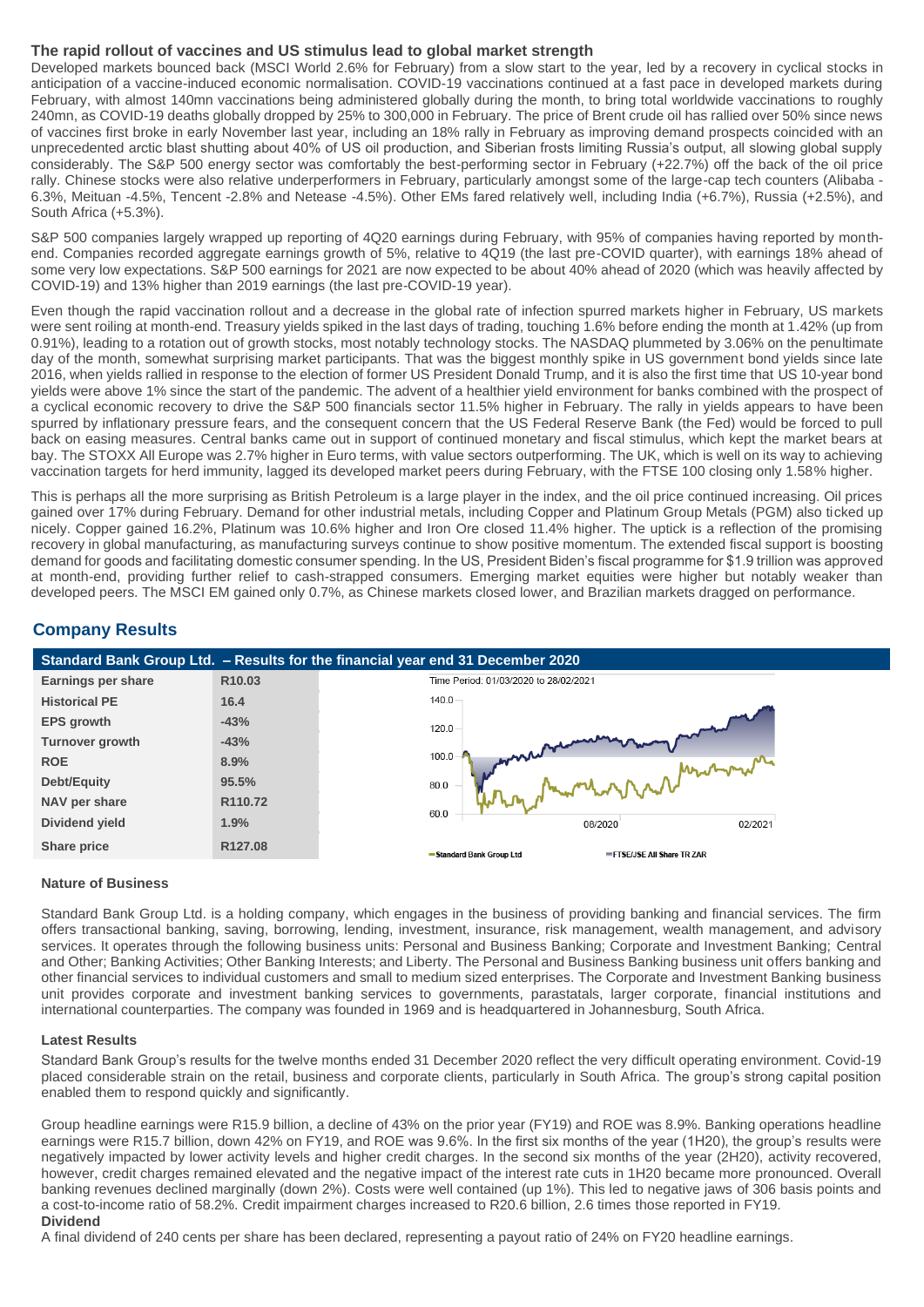| Rio Tinto Plc. - Results for the financial year end 31 December 2020 |        |                                       |                   |         |  |  |
|----------------------------------------------------------------------|--------|---------------------------------------|-------------------|---------|--|--|
| <b>Earnings per share</b>                                            | £4.68  | Time Period: 01/03/2020 to 28/02/2021 |                   |         |  |  |
| <b>Historical PE</b>                                                 | 11.6   | $250.0 -$                             |                   |         |  |  |
| <b>EPS</b> growth                                                    | 22.3%  | $200.0 -$                             |                   |         |  |  |
| <b>Turnover growth</b>                                               | 2.8%   |                                       |                   |         |  |  |
| <b>ROE</b>                                                           | 23.4%  | $150.0 -$                             |                   |         |  |  |
| Debt/Equity                                                          | 29.4%  | 100.0                                 |                   |         |  |  |
| NAV per share                                                        | £21.29 |                                       |                   |         |  |  |
| Dividend yield                                                       | 6.2%   | 50.0                                  | 08/2020           | 02/2021 |  |  |
| Share price                                                          | £54.70 | -Rio Tinto PLC                        | =MSCI ACWI NR USD |         |  |  |

## **Nature of Business**

Rio Tinto Plc engages in the exploration, mining, and processing of mineral resources. It operates through the following business segments: Iron Ore, Aluminium, Copper and Diamonds, Energy and Minerals, and Other Operations. The Iron Ore segment supplies global seaborne iron ore trade. The Aluminium segment produces bauxite, alumina and primary aluminum. The Copper and Diamonds segment offers gold, silver, molybdenum and other by-products. The Energy and Minerals includes businesses with products such as uranium, borates, salt and titanium dioxide feedstock together with coal operations. The Other Operations segment covers the the curtailed Gove alumina refinery and Rio Tinto Marine operations. Rio Tinto was founded in 1873 and is headquartered in London, the United Kingdom.

### **Latest Results**

Despite exceptionally challenging circumstances, Rio delivered a resilient operating performance last year that enabled strong financial results: underlying earnings of \$12.4 billion, underlying EBITDA of \$23.9 billion, equivalent to an underlying EBITDA margin of 51%, and free cash flow of \$9.4 billion. The group recognise these strong results are driven by the current pricing environment across a number of their commodities, particularly iron ore; nevertheless, the group's ability to keep operations running amidst a global pandemic was also a critical factor. Net debt further reduced to \$0.7 billion (2019: \$3.7 billion), underpinning an already strong balance sheet providing both resilience and optionality. Management commentary and new guidance create a transparent and credible "ceiling" for capex of ~\$7.5bn p.a. until 2023 and expect the balance sheet moves to a net cash status in 2021. With limited new major projects capable of approval, RIO's most likely use of excess capital is shareholder distributions, with an expected pay-out ratio of 85%.

#### **Dividend**

The Board has recommended a final ordinary dividend of 309 US cents per share and a special dividend of 93 US cents per share, resulting in total shareholder returns declared this year of \$9 billion.

# **Snippets**

# **UNMARRIED COUPLES AND DEATH – HOW TO PROTECT YOURSELF AND YOUR PARTNER**

Many unmarried couples mistakenly believe that they are protected as "common law" spouses. However, South African law does not recognise the concept of a "common law marriage". This means that no amount of time spent living with another person will convert a cohabitation relationship into a marriage.

If you are not married and not a same-sex couple in a civil your partner is not legally entitled to anything when you die. Likewise, you are not legally entitled to anything of your partner's when they die.

So how do you protect yourself and/or your partner in the event of one of you dying?

According to David Knott of Private Client Trust, the fiduciary division of Private Client Holdings, there is currently limited legal protection afforded to partners who do not marry. "Couples who live together have hardly any rights compared with married couples or civil partners, and most only discover this when their partner dies – leaving them to often face dire consequences due to the fact that there was no prior agreement with regard to assets, maintenance and the like."

To read more [Click Here](https://privateclientholdings.sharepoint.com/sites/Portfolios/Shared%20Documents/PCP/Newsletter/2021/March/Press%20Release%20-%20Cohabiting%20and%20death.pdf)

# **Corporate Cash Manager Rates**

| <b>FUND</b>                      | <b>BALANCE</b>           | <b>RATE</b> |
|----------------------------------|--------------------------|-------------|
| CALL ACCOUNT                     | $0.00 - 9.999.99$        | 3.15        |
|                                  | $10000 - 24999.99$       | 3.15        |
|                                  | $25000 - 4999.99$        | 3.15        |
|                                  | $50000 - 99999.99$       | 3.15        |
|                                  | 100 000 - 249 999.99     | 3.15        |
| CALL MONEY FUND: Individuals     | $250000 - 999999.99$     | 3.83        |
|                                  |                          | 3.83        |
|                                  | 10 000 000 upwards       | 3.83        |
| CALL MONEY FUND: Non-Individuals | $250000 - 999999.99$     | 3.63        |
|                                  | 1 000 000 - 9 999 999.99 | 3.63        |
|                                  | 10 000 000 upwards       | 3.63        |